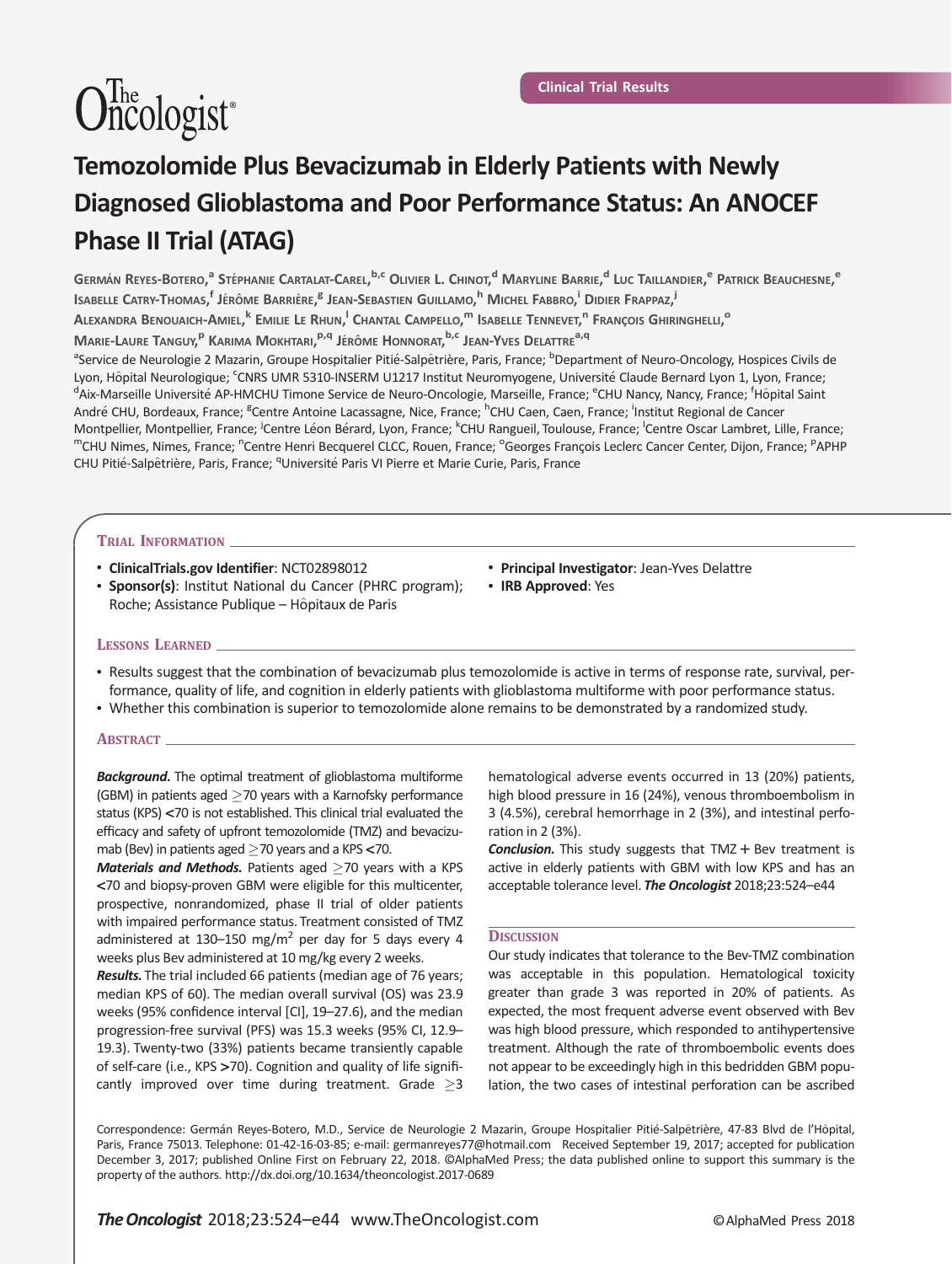

Figure 1. Kaplan-Meier plot: experimental arm, primary assessment, total patient population. (A): Kaplan-Meier estimates of overall survival. (B): Kaplan-Meier estimates of progression-free survival.

to Bev; furthermore, Bev may have played a role in the two cases of cerebral hemorrhage.

An objective radiological response in one third of patients and the fact that one third of patients also became autonomous and capable of self-care (i.e., KPS  $>$ 70) is encouraging and in agreement with the observations of significant improvements in cognition and most quality-of-life scales during the treatment period. Additionally, the estimated OS median of 24 weeks (Figure 1) that we found appears higher that the 12 weeks OS that we found in a similar patient population treated with supportive care alone (personal data, unpublished).

There was a trend for increased PFS and OS in patients with methylated promoter O-6-methylguanine-DNA methyltransferase (MGMT) status; however, in contrast to our previous study that used TMZ alone, this difference did not reach statistical significance. This may reflect a lack of power. On the other hand, it is possible that some patients without methylated MGMT promoter also could benefit from Bev because its action is not believed to be influenced by MGMT methylation status.

| <b>TRIAL INFORMATION</b>          |                                |
|-----------------------------------|--------------------------------|
| <b>Disease</b>                    | Brain cancer - primary         |
| <b>Stage of Disease/Treatment</b> | Primary                        |
| <b>Prior Therapy</b>              | <b>None</b>                    |
| Type of Study - 1                 | Phase II                       |
| Type of Study - 2                 | Single arm                     |
| <b>Primary Endpoint</b>           | Overall survival               |
| <b>Secondary Endpoint</b>         | Progression-free survival      |
| <b>Secondary Endpoint</b>         | Tolerability                   |
| <b>Secondary Endpoint</b>         | Health-related quality of life |
| <b>Secondary Endpoint</b>         | Cognitive functioning          |

Additional Details of Endpoints or Study Design

The primary endpoint was median OS, and the secondary endpoints were PFS, tolerance of treatment, health-related quality of life (European Organisation for Research and Treatment of Cancer [EORTC] quality of life questionnaires: core questionnaire [QLQ-C30], version 3.0, and brain cancer module [QLQ-BN20]) and cognitive functioning (mini-mental state examination [MMSE]). The sample size was based on the accuracy of the median survival estimation. Assuming a median survival of 22 weeks and a minimum follow-up of 12 months, it was estimated that 70 patients were needed to evaluate survival with a half width of its 95% confidence interval of 14 weeks. All patients who received at least one dose of treatment were included in the analyses. OS was calculated from the date of surgery until death. PFS was defined as the time from surgery to the date of progression or death. The survival distributions were estimated by the Kaplan-Meier method. The log-rank test was used to compare OS and PFS according to MGMT status. Prognostic factors for survival were examined by a stepwise Cox regression model. The factors included in the model were age and KPS at inclusion (60 vs. <60). A second Cox regression model was performed on the patients for whom MGMT promoter methylation assessment was available, with MGMT status, age, and KPS as covariates. Changes from baseline of health-related quality of life scores, MMSE scores, and KPS were analyzed using a mixed-model analysis, with time as a fixed effect and the patient as a random effect. Logistic regression was used to identify predictive factors of clinical improvement defined by a KPS  $\geq$ 70 at two consecutive visits. All analyses were performed using SAS software version 8.2 (SAS Institute, Cary, NC). The  $\alpha$  level was set at 0.05.

Baseline assessments included physical and neurological examinations, assessments of KPS, health-related quality of life questionnaires (EORTC QLQ-C30, version 3.0, and QLQBN20), cognitive evaluations with MMSE, complete blood counts and blood chemistry tests, and contrast-enhanced brain computed tomography or magnetic resonance imaging. Patients were assessed every 2 weeks by physical and neurological examinations, complete blood counts, and urine strip tests. The blood chemistry tests, quality of life assessments, KPS evaluations, and MMSEs were repeated every month. Neuroimaging studies were repeated every 2 months, and tumor response was assessed using the response assessment in neuro-oncology criteria, taking into account the perpendicular diameters of the tumor in contrasted sequences and fluid-attenuated inversion recovery. Toxicity was graded according to the National Cancer Institute Common Terminology Criteria for Adverse Events, version 3.0. The EORTC QLQ-C30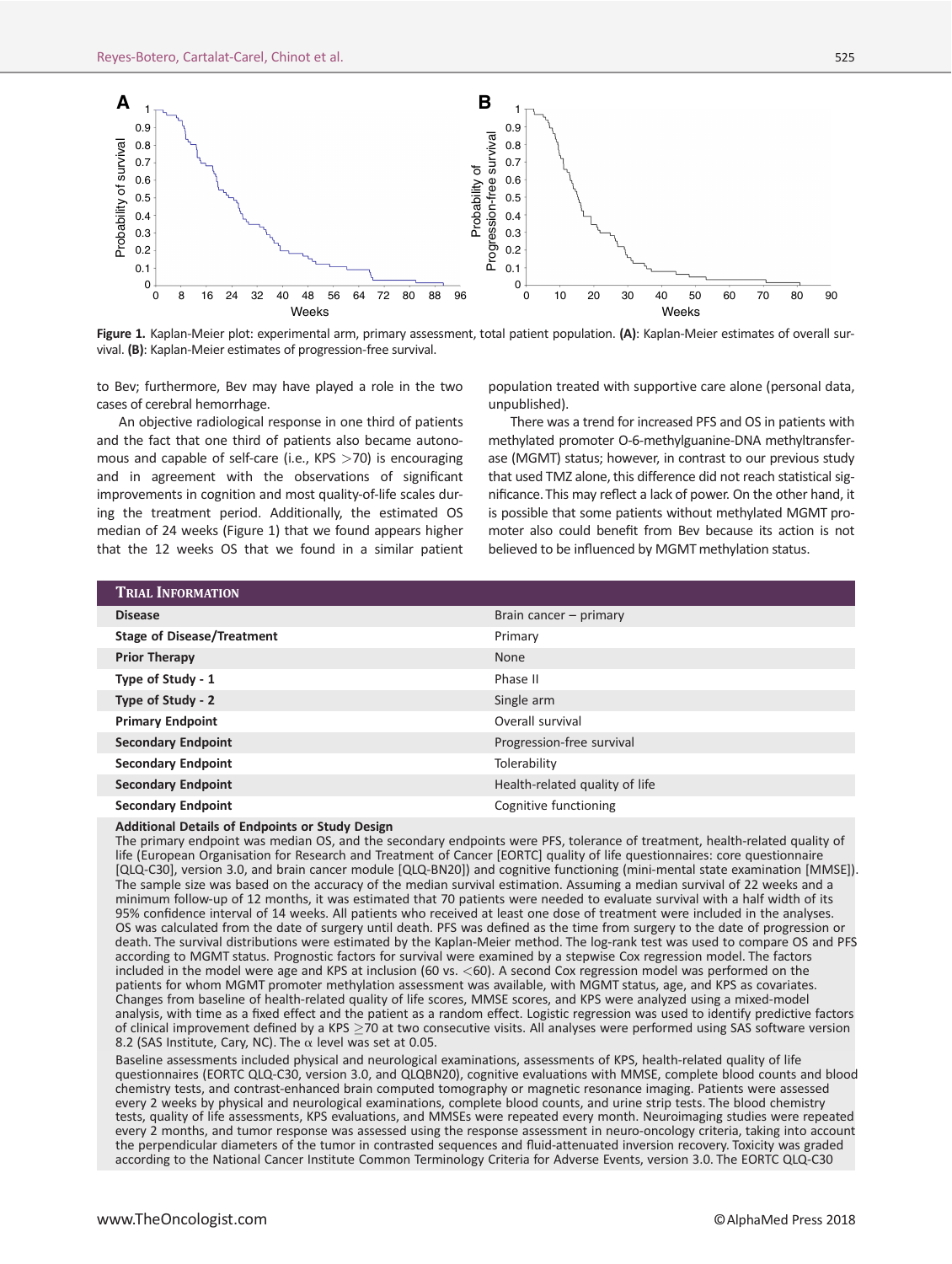Oncologist\*

and QLQ-BN20 were used to assess health-related quality of life. The QLQ-C30 questionnaire includes 30 questions comprising five functioning scales (physical, role, emotional, cognitive, and social), three symptom scales (fatigue, vomiting, and pain), and six single-item scales (dyspnea, insomnia, constipation, anorexia, diarrhea, and financial difficulties). The QLQ-BN20 questionnaire includes 20 items covering functional deficits, symptoms, toxic effects of treatment, and uncertainty about the future. Questionnaires were filled out by patients when possible or by a companion (always the same) when the patient was unable to complete the form. The MMSE was used as a measure of general cognitive status. Higher scores on this exam, which uses a 30-point scale, indicated better cognitive function.

Investigator's Analysis **Active and should be pursued further** and should be pursued further

| <b>DRUG INFORMATION</b>           |                                                 |
|-----------------------------------|-------------------------------------------------|
| Drug 1                            |                                                 |
| <b>Generic/Working Name</b>       | <b>Temozolomide</b>                             |
| Drug Type                         | Small molecule                                  |
| <b>Drug Class</b>                 | Alkylating agent                                |
| <b>Dose</b>                       | 130–150 milligrams (mg) per square meter $(m2)$ |
| Route                             | Oral $(p.o.)$                                   |
| Drug 2                            |                                                 |
| <b>Generic/Working Name</b>       | Bevacizumab                                     |
| Drug Type                         | Antibody                                        |
| <b>Drug Class</b>                 | Angiogenesis - VEGF                             |
| <b>Dose</b>                       | 10 mg milligrams (mg) per kilogram (kg)         |
| Route                             | IV                                              |
| <b>Schedule of Administration</b> | Every 2 weeks                                   |

| <b>PATIENT CHARACTERISTICS</b>            |                                                                                |
|-------------------------------------------|--------------------------------------------------------------------------------|
| <b>Number of Patients, Male</b>           | 24                                                                             |
| <b>Number of Patients, Female</b>         | 42                                                                             |
| Age                                       | Median (range): 76 years (70–87 years)                                         |
| <b>Number of Prior Systemic Therapies</b> | Median: 0                                                                      |
| Other                                     | The median postoperative Karnofsky performance status<br>was 60 (range, 30-60) |

| <b>PRIMARY ASSESSMENT METHOD</b>                 |                                 |
|--------------------------------------------------|---------------------------------|
| <b>Title</b>                                     | <b>Total Patient Population</b> |
| <b>Number of Patients Screened</b>               | 71                              |
| <b>Number of Patients Enrolled</b>               | 66                              |
| <b>Number of Patients Evaluable for Toxicity</b> | 66                              |
| Number of Patients Evaluated for Efficacy        | 66                              |
| <b>Response Assessment CR</b>                    | $n=1$                           |
| <b>Response Assessment PR</b>                    | $n = 20$                        |
| <b>Response Assessment SD</b>                    | $n = 24$                        |
| <b>Response Assessment PD</b>                    | $n = 15$                        |
| (Median) Duration Assessments PFS                | 15.3 weeks; CI, 12.9-19.3       |
| (Median) Duration Assessments OS                 | 23.9 weeks; Cl, 19-27.6         |
| <b>Kaplan-Meier Time Units</b>                   | Weeks                           |

| Time of scheduled<br>assessment and/or<br>time of event, weeks | No. progressed<br>(or deaths) | No.<br>censored | <b>Percent at start</b><br>of evaluation<br>period | Kaplan-<br>Meier % | No. at next<br>evaluation/No.<br>at risk |
|----------------------------------------------------------------|-------------------------------|-----------------|----------------------------------------------------|--------------------|------------------------------------------|
| $\Omega$                                                       |                               | 0               | 100.00                                             | 100.00             | 66                                       |
| 2.42                                                           |                               | 0               | 100.00                                             | 98.48              | 65                                       |
| 3.57                                                           |                               | $\Omega$        | 98.48                                              | 96.97              | 64                                       |
| 6.57                                                           |                               | 0               | 96.97                                              | 95.45              | 63                                       |
| 7.28                                                           |                               | 0               | 95.45                                              | 93.94              | 62                                       |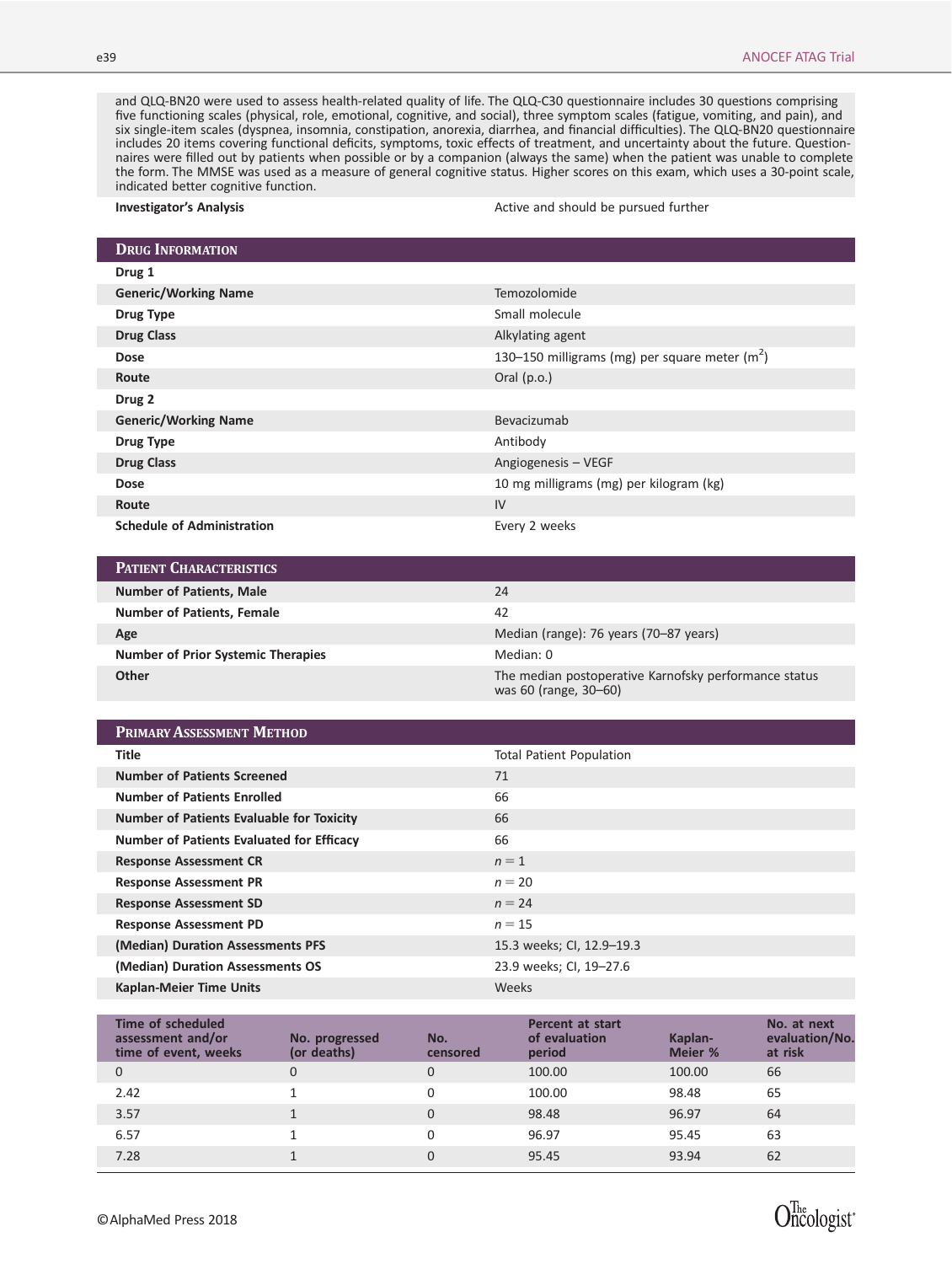| 8.42  | 1              | $\mathsf 0$                                | 93.94 | 92.42 | 61             |
|-------|----------------|--------------------------------------------|-------|-------|----------------|
| 8.57  | $\mathbf{1}$   | $\mathsf{O}\xspace$                        | 92.42 | 90.91 | 60             |
| 9     | $\mathbf{1}$   | 0                                          | 90.91 | 89.39 | 59             |
| 9.28  | $\mathbf{1}$   | $\mathsf{O}\xspace$                        | 89.39 | 87.88 | 58             |
| 9.42  | $\mathbf{1}$   | $\mathsf{O}\xspace$                        | 87.88 | 86.36 | 57             |
| 9.57  | $\overline{2}$ | $\mathsf{O}\xspace$                        | 86.36 | 83.33 | 55             |
| 10.2  | $\mathbf{1}$   | $\pmb{0}$                                  | 83.33 | 81.82 | 54             |
| 11    | $\mathbf{1}$   | $\mathsf{O}\xspace$                        | 81.82 | 80.30 | 53             |
| 12.85 | $\mathbf 1$    | $\pmb{0}$                                  | 80.30 | 78.79 | 52             |
| 13    | $\mathbf{1}$   | $\mathsf{O}\xspace$                        | 78.79 | 77.27 | 51             |
| 13.14 | $\mathbf{3}$   | $\mathsf{O}\xspace$                        | 77.27 | 72.73 | 48             |
| 14    | $\,1$          | $\mathsf{O}\xspace$                        | 72.73 | 71.21 | 47             |
| 14.28 | $\mathbf{1}$   | $\mathsf{O}\xspace$                        | 71.21 | 69.70 | 46             |
| 15.85 | $\,1$          | $\mathsf{O}\xspace$                        | 69.70 | 68.18 | 45             |
| 18    | $\,1\,$        | $\mathsf{O}\xspace$                        | 68.18 | 66.67 | 44             |
| 18.14 | $\,1$          | $\mathsf{O}\xspace$                        | 66.67 | 65.15 | 43             |
| 18.42 | $\mathbf{1}$   | 0                                          | 65.15 | 63.64 | 42             |
| 19    | $\mathbf{1}$   | $\mathsf{O}\xspace$                        | 63.64 | 62.12 | 41             |
| 19.28 | $\overline{2}$ | 0                                          | 62.12 | 59.09 | 39             |
| 19.57 | $\,1$          | $\mathsf{O}\xspace$                        | 59.09 | 57.58 | 38             |
| 19.71 | $\mathbf{1}$   | 0                                          | 57.58 | 56.06 | 37             |
| 19.85 | $\,1$          | $\mathsf{O}\xspace$                        | 56.06 | 54.55 | 36             |
| 21.42 | $\mathbf{1}$   | $\pmb{0}$                                  | 54.55 | 53.03 | 35             |
| 22.28 | $\,1$          | $\mathsf{O}\xspace$                        | 53.03 | 51.52 | 34             |
| 23    | $\mathbf 1$    | 0                                          | 51.52 | 50.00 | 33             |
| 24.71 | $1\,$          | $\mathsf{O}\xspace$                        | 50.00 | 48.48 | 32             |
| 25.57 | $\mathbf{1}$   | $\pmb{0}$                                  | 48.48 | 46.97 | 31             |
| 26.14 | $\overline{2}$ | $\mathsf{O}\xspace$                        | 46.97 | 43.94 | 29             |
| 26.57 | $\mathbf{1}$   | 0                                          | 43.94 | 42.42 | 28             |
| 26.85 | $\mathbf{1}$   | $\mathsf{O}\xspace$                        | 42.42 | 40.91 | 27             |
| 27.42 | $\mathbf 1$    | $\pmb{0}$                                  | 40.91 | 39.39 | 26             |
| 27.57 | $\mathbf{1}$   | $\mathsf{O}\xspace$                        | 39.39 | 37.88 | 25             |
| 28.57 | $\mathbf 1$    | $\pmb{0}$                                  | 37.88 | 36.36 | 24             |
| 29.28 | $\mathbf{1}$   | 0                                          | 36.36 | 34.85 | 23             |
| 32.85 | $\mathbf{1}$   | 0                                          | 34.85 | 33.33 | 22             |
| 34.14 | $\,1\,$        | $\mathsf{O}\xspace$                        | 33.33 | 31.82 | 21             |
| 34.85 | $\mathbf 1$    | $\mathsf{O}\xspace$                        | 31.82 | 30.30 | 20             |
| 35    | $\,1$          | $\mathsf{O}\xspace$                        | 30.30 | 28.79 | 19             |
| 36    | $\mathbf{1}$   | $\mathsf{O}\xspace$                        | 28.79 | 27.27 | 18             |
| 37    | $1\,$          | $\mathsf{O}\xspace$                        | 27.27 | 25.76 | 17             |
| 37.28 | $\mathbf 1$    | $\mathsf{O}\xspace$                        | 25.76 | 24.24 | 16             |
| 38.71 | $\mathbf 1$    | $\mathsf{O}\xspace$                        | 24.24 | 22.73 | $15\,$         |
|       |                |                                            |       |       |                |
| 39.28 | $\overline{2}$ | $\mathsf{O}\xspace$<br>$\mathsf{O}\xspace$ | 22.73 | 19.70 | 13             |
| 42    | $\mathbf{1}$   |                                            | 19.70 | 18.18 | 12             |
| 46.42 | $\mathbf 1$    | $\mathsf{O}\xspace$                        | 18.18 | 16.67 | 11             |
| 48.14 | $\,1$          | $\mathsf{O}\xspace$                        | 16.67 | 15.15 | 10             |
| 49.42 | $\mathbf 1$    | 0                                          | 15.15 | 13.64 | 9              |
| 50.57 | $1\,$          | $\mathsf{O}\xspace$                        | 13.64 | 12.12 | $\,8\,$        |
| 54.85 | $\mathbf{1}$   | $\mathsf{O}\xspace$                        | 12.12 | 10.61 | $\overline{7}$ |
| 60.28 | $\,1$          | $\mathsf{O}\xspace$                        | 10.61 | 9.09  | $\,$ 6 $\,$    |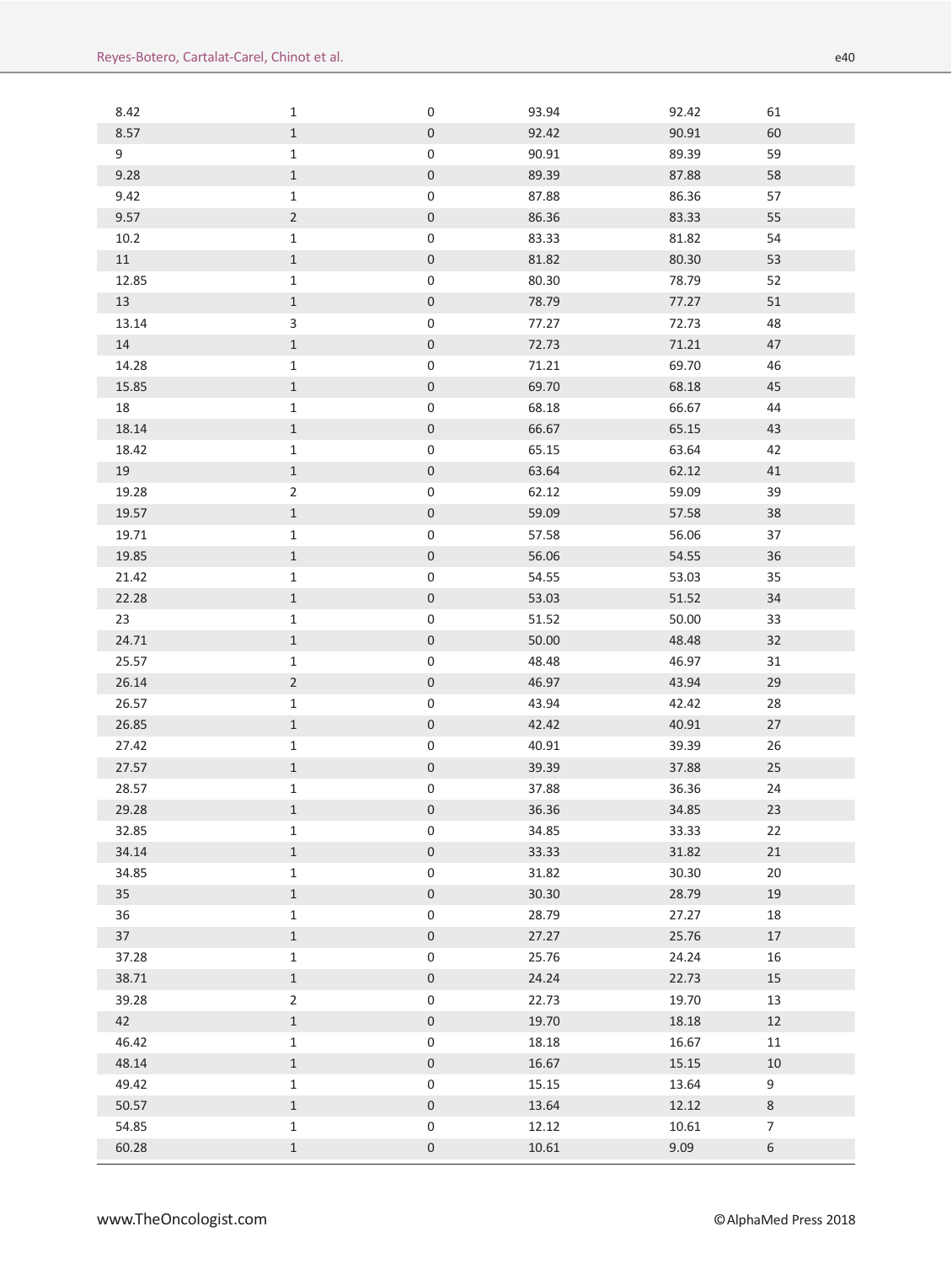| 67.42 | $\Omega$ | 9.09 | 7.58 |   |  |
|-------|----------|------|------|---|--|
| 67.71 | 0        | 7.58 | 6.06 | 4 |  |
| 68    | 0        | 6.06 | 4.55 | 3 |  |
| 68.42 | $\Omega$ | 4.55 | 3.03 |   |  |
| 82    | 0        | 3.03 | 1.52 |   |  |
| 90.71 | 0        | 1.52 | 0.00 | 0 |  |

### Kaplan-Meier Plot Legend

Kaplan-Meier estimates of overall survival (OS)

#### PHASE II EXPERIMENTAL ADVERSE EVENTS

Tolerance to treatment was acceptable, and most adverse events (AEs) were mild to moderate. AEs of grade  $\geq$ 3 were observed in 37 (56%) patients and are detailed in Table 2. High blood pressure was the most frequent AE and was detected in 16 (24%) patients. It was manageable with antihypertensive medication, and Bev discontinuation was not necessary in any of those cases. Hematological AEs of grade  $\geq$ 3 were reported in 13 (20%) patients, including neutropenia ( $n=2$ ), anemia ( $n=1$ ), thrombocytopenia ( $n=5$ ), and lymphopenia ( $n = 8$ ). Fatal myelosuppression was not observed.

| <b>SERIOUS ADVERSE EVENTS</b>            |                |                    |
|------------------------------------------|----------------|--------------------|
| <b>Name</b>                              | Grade          | <b>Attribution</b> |
| Cerebral hemorrhage (1 patient)          | 3              | Probable           |
| Cerebral hemorrhage (1 patient)          | 5              | Probable           |
| Intestinal perforation (1 patient)       | $\overline{4}$ | Probable           |
| Intestinal perforation (1 patient)       | 5              | Probable           |
| Lymphopenia (7 patients)                 | 3              | Probable           |
| Lymphopenia (1 patient)                  | $\overline{4}$ | Probable           |
| Neutropenia (1 patient)                  | 3              | Probable           |
| Neutropenia (1 patient)                  | $\overline{4}$ | Probable           |
| Thrombocytopenia (2 patients)            | 3              | Probable           |
| Thrombocytopenia (3 patients)            | $\overline{4}$ | Probable           |
| High blood pressure (16 patients)        | 3              | Probable           |
| Infection (1 patient)                    | 3              | Probable           |
| Infection (3 patients)                   | $\overline{4}$ | Probable           |
| Liver enzyme elevation (4 patients)      | 3              | Probable           |
| Venous thrombosis (3 patients)           | 3              | Probable           |
| Pulmonary embolism (1 patient)           | $\overline{4}$ | Probable           |
| Pulmonary embolism (1 patient)           | 5              | Probable           |
| Rectal hemorrhage (2 patients)           | 3              | Probable           |
| Asthenia (2 patients)                    | 3              | Probable           |
| Encephalopathy (1 patient)               | 3              | Probable           |
| Extracerebral hematoma (1 patient)       | 3              | Probable           |
| Anemia (1 patient)                       | $\overline{4}$ | Probable           |
| Digestive tract dysfunction (3 patients) | 3              | Probable           |

#### Serious Adverse Events Legend

Serious adverse events included deep venous thrombosis (three cases), pulmonary embolism (two cases, including one fatal), intestinal perforation (two cases, including one fatal), and cerebral hemorrhage (two cases, including one fatal grade 5 toxicity).

# ASSESSMENT, ANALYSIS, AND DISCUSSION

Completion Study completed

Investigator's Assessment **Active and should be pursued further**  $\overline{A}$ 

Oncologist\*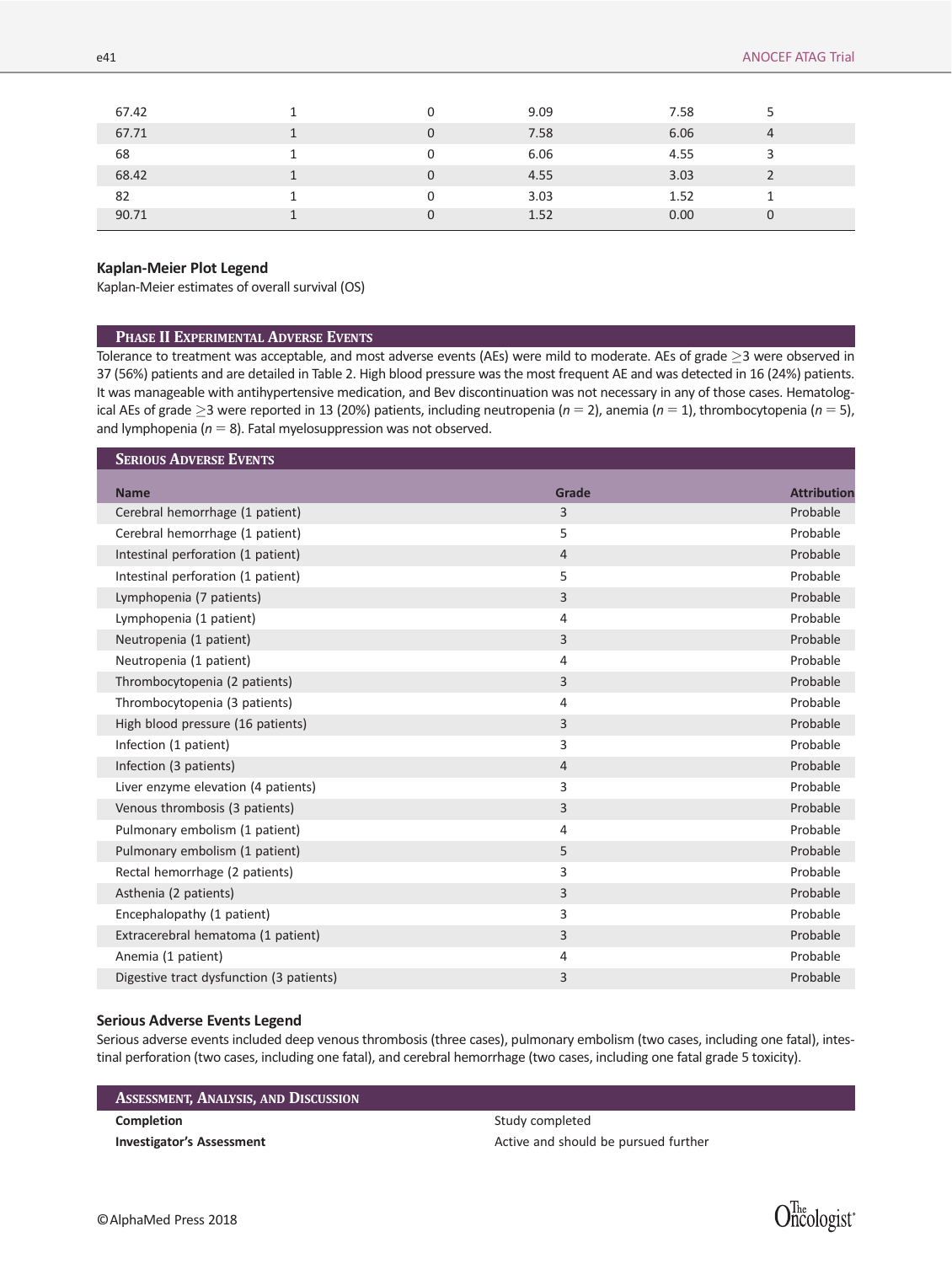Elderly patients aged 65 years and older account for approximately 45% of patients with glioblastoma multiforme (GBM) [1], and this figure is expected to rise concurrently with the aging population of most countries [2]. Unfortunately, few trials have been performed in this setting [3–7]. In elderly patients with good functional status (Karnofsky performance status [KPS] >70 or Eastern Cooperative Oncology Group score 0–2), the standard treatment is now the combination of radiotherapy (RT) and temozolomide (TMZ; concomitant and adjuvant). In elderly patients with poor functional status at the time of diagnosis (KPS  $<$  70), there is no standard treatment. One trial suggested that accelerated 1-week RT could be of help, but this trial mixed various populations, including younger patients and elderly patients in good clinical condition [8]. In elderly, bedridden patients with unresectable GBM, the benefit of radiotherapy is unproven and questionable; indeed, it requires daily trips to the hospital, resulting in increased fatigue and an increased risk of acute complications, including intracranial hypertension and herniation, particularly when high doses per fraction are used. In this very difficult patient population, we previously showed that TMZ alone was associated with improvement in functional status in one third of cases and appeared to increase survival compared with supportive care alone [9].

Bevacizumab (Bev) is an antiangiogenic monoclonal antibody targeting vascular endothelial growth factor that is commonly used in GBM. Although recent phase III studies did not show a significant effect of adding Bev to alkylating agents (TMZ or nitrosoureas) on overall survival (OS), a favorable impact of this combination on progression-free survival was demonstrated both as a first-line treatment and in the recurrent setting [10–16].

Treatment of GBM in elderly patients with impaired functional status is challenging. In a recursive partitioning analysis, the estimated median OS in elderly patients with GBM with a KPS <70 without surgical resection was only 10 weeks (95% CI, 9–13.5) [17]. In a recent phase II trial focusing on this frail elderly population, we found that TMZ alone was helpful with a median OS of 25 weeks (95% CI, 19–28); 25% of patients became able to provide self-care and had significant improvements in quality of life and cognition before disease progression [9].

In this study, we evaluated the efficacy and safety of the upfront combination of TMZ  $+$  Bev as an initial treatment for elderly patients with GBM and impaired functional status (KPS <70). Bev has a well-known steroid-sparing effect, presumably because of the blood-brain and blood-tumor barrier restoration [10]. Indeed, corticosteroids could be reduced (in 56% of cases) or even discontinued (10%) in our patients with inoperable tumors. This steroid-sparing effect is clearly favorable given the poor tolerance of elderly patients for steroids [18].

Although the analysis included only 66 patients (5 patients were excluded because they did not take any dose of treatment), the precision obtained at the end of the trial of the estimation of the median survival was higher than expected (standard error of 5 weeks instead of 14 weeks). Additionally, the estimated OS median of 24 weeks that we found appears higher that the 12 weeks of OS that we found in a similar patient population treated with supportive care alone (personal data, unpublished). However, it is comparable to the 25 weeks that we reported in similar patients receiving TMZ alone [9].Whether this combination is superior to TMZ alone remains to be demonstrated by a randomized study.

#### **ACKNOWLEDGMENTS**

We thank the patients and their families for their participation in this clinical trial, as well as the data managers, nurses, and physicians involved in the study for their support and care.

#### **DISCLOSURES**

Olivier Chinot: Roche, IPSEN Celldex (C/A), Servier, Astra-Zeneca (H). The other authors indicated no financial relationships. (C/A) Consulting/advisory relationship; (RF) Research funding; (E) Employment; (ET) Expert testimony; (H) Honoraria received; (OI) Ownership interests; (IP) Intellectual property rights/ inventor/patent holder; (SAB) Scientific advisory board

#### REFERENCES

1. Dolecek TA, Propp JM, Stroup NE et al. CBTRUS statistical report: Primary brain and central nervous system tumors diagnosed in the United States in 2005–2009. Neuro Oncol 2012;14(suppl 5):v1–v49.

2. Fleury A, Menegoz F, Grosclaude P et al. Descriptive epidemiology of cerebral gliomas in France. Cancer 1997;79:1195–1202.

3. Keime-Guibert F, Chinot O, Taillandier L et al. Radiotherapy for glioblastoma in the elderly. N Engl J Med 2007;356:1527–1535.

4. Malmström A, Grønberg BH, Marosi C et al. Temozolomide versus standard 6-week radiotherapy versus hypofractionated radiotherapy in patients older than 60 years with glioblastoma: The Nordic randomised, phase 3 trial. Lancet Oncol 2012;13:916–926.

5. Wick W, Platten M, Meisner C et al. Temozolomide chemotherapy alone versus radiotherapy alone for malignant astrocytoma in the elderly: The NOA-08 randomised, phase 3 trial. Lancet Oncol 2012;13:707–715.

6. Perry JR, Laperriere N, O'Callaghan CJ et al. A phase III randomized controlled trial of short-course radiotherapy with or without concomitant and adjuvant temozolomide in elderly patients with glioblastoma (CCTG CE.6, EORTC 26062-22061, TROG 08.02, NCT00482677). J Clin Oncol 2016;34(suppl 18):LBA2A.

7. Stupp R, Mason WP, van den Bent MJ et al. Radiotherapy plus concomitant and adjuvant temozolomide for glioblastoma. N Engl J Med 2005;352: 987–996.

8. Roa W, Kepka L, Kumar N et al. International Atomic Energy Agency randomized phase III study of radiation therapy in elderly and/or frail patients with newly diagnosed glioblastoma multiforme. J Clin Oncol 2015;33:4145–4150.

9. Gállego Pérez-Larraya J, Ducray F, Chinot O et al. Temozolomide in elderly patients with newly diagnosed glioblastoma and poor performance status: An ANOCEF phase II trial. J Clin Oncol 2011;29:3050–3055.

10. Chinot OL, Wick W, Mason W et al. Bevacizumab plus radiotherapy-temozolomide for newly diagnosed glioblastoma. N Engl J Med 2014;370:709–722.

11. Gilbert MR, Dignam JJ, Armstrong TS et al. A randomized trial of bevacizumab for newly diagnosed glioblastoma. N Engl J Med 2014;370:699– 708.

12. Taal W, Oosterkamp HM, Walenkamp AM et al. Single-agent bevacizumab or lomustine versus a combination of bevacizumab plus lomustine in patients with recurrent glioblastoma (BELOB trial): A randomised controlled phase 2 trial. Lancet Oncol 2014;15:943–953.

13. Wick W, Brandes AA, Gorlia T et al. EORTC 26101 phase III trial exploring the combination of bevacizumab and lomustine in patients with first progression of a glioblastoma. J Clin Oncol 2016; 34(suppl 15):2001A.

14. Lou E, Peters KB, Sumrall AL et al. Phase II trial of upfront bevacizumab and temozolomide for unresectable or multifocal glioblastoma. Cancer Med 2013;2:185–195.

15. Friedman HS, Prados MD, Wen PY. et al. Bevacizumab alone and in combination with irinotecan in recurrent glioblastoma. J Clin Oncol 2009;27:4733–4740.

16. Chauffert B, Feuvret L, Bonnetain F et al. Randomized phase II trial of irinotecan and bevacizumab as neo-adjuvant and adjuvant to temozolomide-based chemoradiation compared with temozolomide-chemoradiation for unresectable glioblastoma: Final results of the TEMAVIR study from ANOCEF. Ann Oncol 2014;25:1442–1447.

17. Scott JG, Bauchet L, Fraum TJ et al. Recursive partitioning analysis of prognostic factors for glioblastoma patients aged 70 years or older. Cancer 2012;118:5595–5600.

18. Fardet L, Fève B. Systemic glucocorticoid therapy: A review of its metabolic and cardiovascular adverse events. Drugs 2014;74:1731–1745.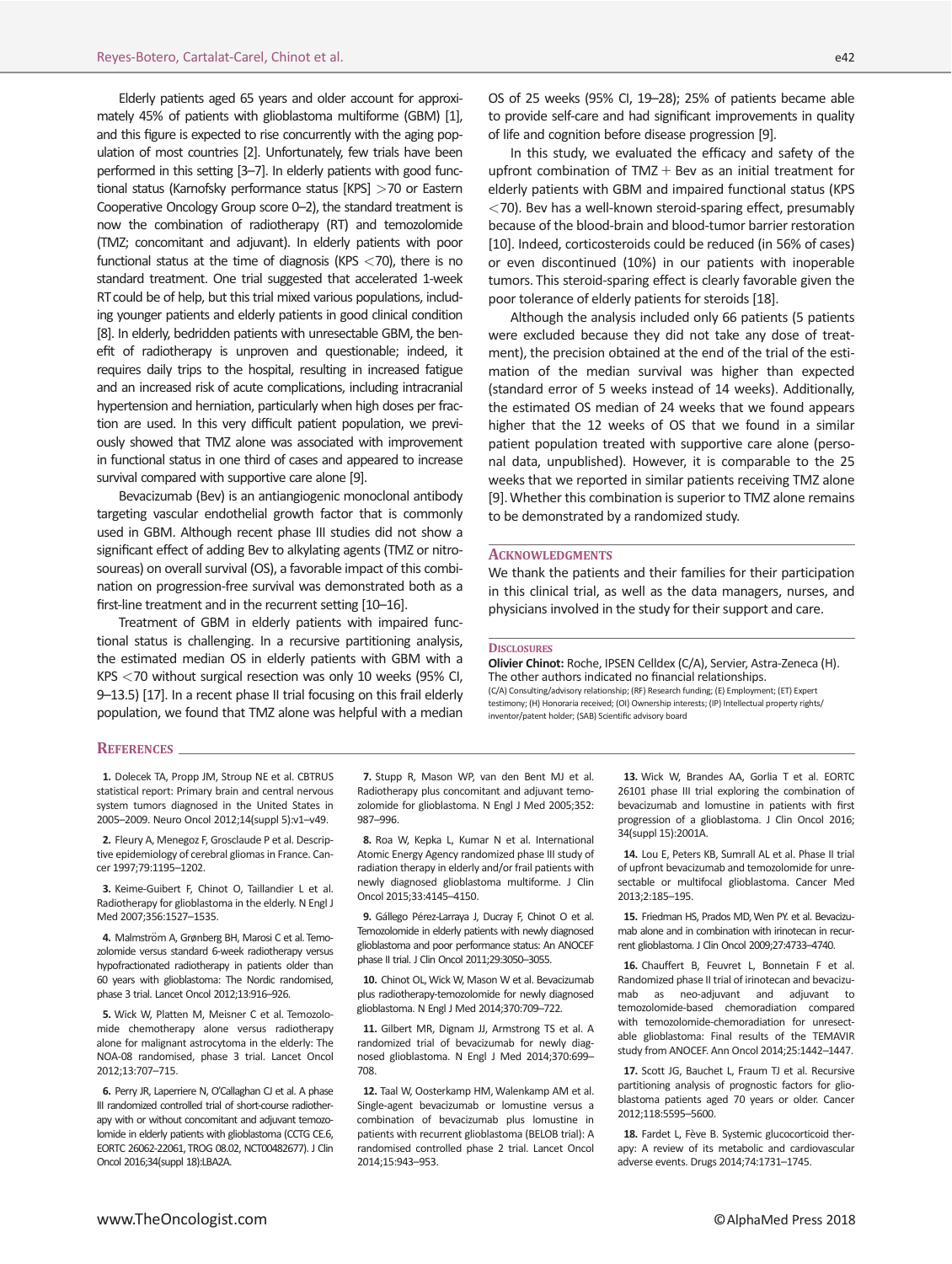Table 1. Baseline patient characteristics

| <b>Characteristics</b>                                             | n (%)         |
|--------------------------------------------------------------------|---------------|
| Age, years, median (range)                                         | 76 (70-87)    |
| Sex                                                                |               |
| Female                                                             | 42 (64)       |
| Male                                                               | 24 (36)       |
| Onset symptoms                                                     |               |
| Epilepsy                                                           | 2(3)          |
| Headache                                                           | 11(17)        |
| Motor/sensory deficit                                              | 40 (60)       |
| Visual deficit                                                     | 10(15)        |
| Aphasia                                                            | 15(22)        |
| Confusion                                                          | 17(25.7)      |
| Frontal syndrome                                                   | 12 (18)       |
| Other                                                              | 23 (34)       |
| Tumor topography                                                   |               |
| Frontal                                                            | 23 (34)       |
| Parietal                                                           | 24 (36)       |
| Temporal                                                           | 24 (36)       |
| Occipital                                                          | 9(14)         |
| Corpus callosum                                                    | 19 (29)       |
| Other                                                              | 17 (26)       |
| Type of biopsy                                                     |               |
| Stereotactic                                                       | 54 (82)       |
| Surgical                                                           | 12 (18)       |
| Time from symptoms onset<br>to biopsy, days, median (range)        | $35(3 - 216)$ |
| Time from biopsy to $TMZ + BeV$<br>treatment, days, median (range) | 25.5 (14-52)  |
| Karnofsky performance score,<br>median (range)                     | $60(30 - 60)$ |
| Corticosteroid use at baseline                                     | 63 (95)       |
| Initial MMSE, median (range)                                       | $22(5-30)$    |

Abbreviations: Bev, bevacizumab; MMSE, mini-mental state examination; TMZ, temozolomide.

 $O^{\mathrm{The}}_{ncologist^*}$ 

| <b>Table 2.</b> Number of patients with grade $\geq$ 3 adverse events |  |  |  |
|-----------------------------------------------------------------------|--|--|--|
|-----------------------------------------------------------------------|--|--|--|

| <b>Adverse event</b>           | n              | Grade 3, Grade 4, Grade 5, Total,<br>n | n | n              |
|--------------------------------|----------------|----------------------------------------|---|----------------|
| Hematologic                    |                |                                        |   |                |
| Anemia                         |                | $\mathbf{1}$                           |   | $\mathbf{1}$   |
| Lymphopenia                    | 7              | 1                                      |   | 8              |
| Neutropenia                    | 1              | 1                                      |   | $\overline{2}$ |
| Thrombocytopenia               | $\overline{2}$ | 3                                      |   | 5              |
| Other AEsadverse<br>events     |                |                                        |   |                |
| High blood pressure            | 16             |                                        |   | 16             |
| Infection                      | 1              | 3                                      |   | 4              |
| Liver enzyme elevation         | 4              |                                        |   | 4              |
| Venous thrombosis              | 3              |                                        |   | 3              |
| Pulmonary embolism             |                | $\mathbf{1}$                           | 1 | $\mathfrak{p}$ |
| Cerebral hemorrhage            | $\mathbf{1}$   |                                        | 1 | $\mathfrak{p}$ |
| Digestive tract<br>dysfunction | 3              |                                        |   | 3              |
| Rectal hemorrhage              | $\overline{2}$ |                                        |   | $\overline{2}$ |
| Intestinal perforation         |                | 1                                      | 1 | $\mathfrak{p}$ |
| Asthenia                       | 2              |                                        |   | $\mathfrak{p}$ |
| Encephalopathy                 | 1              |                                        |   | 1              |
| Extracerebral<br>hematoma      | $\mathbf{1}$   |                                        |   | $\mathbf{1}$   |